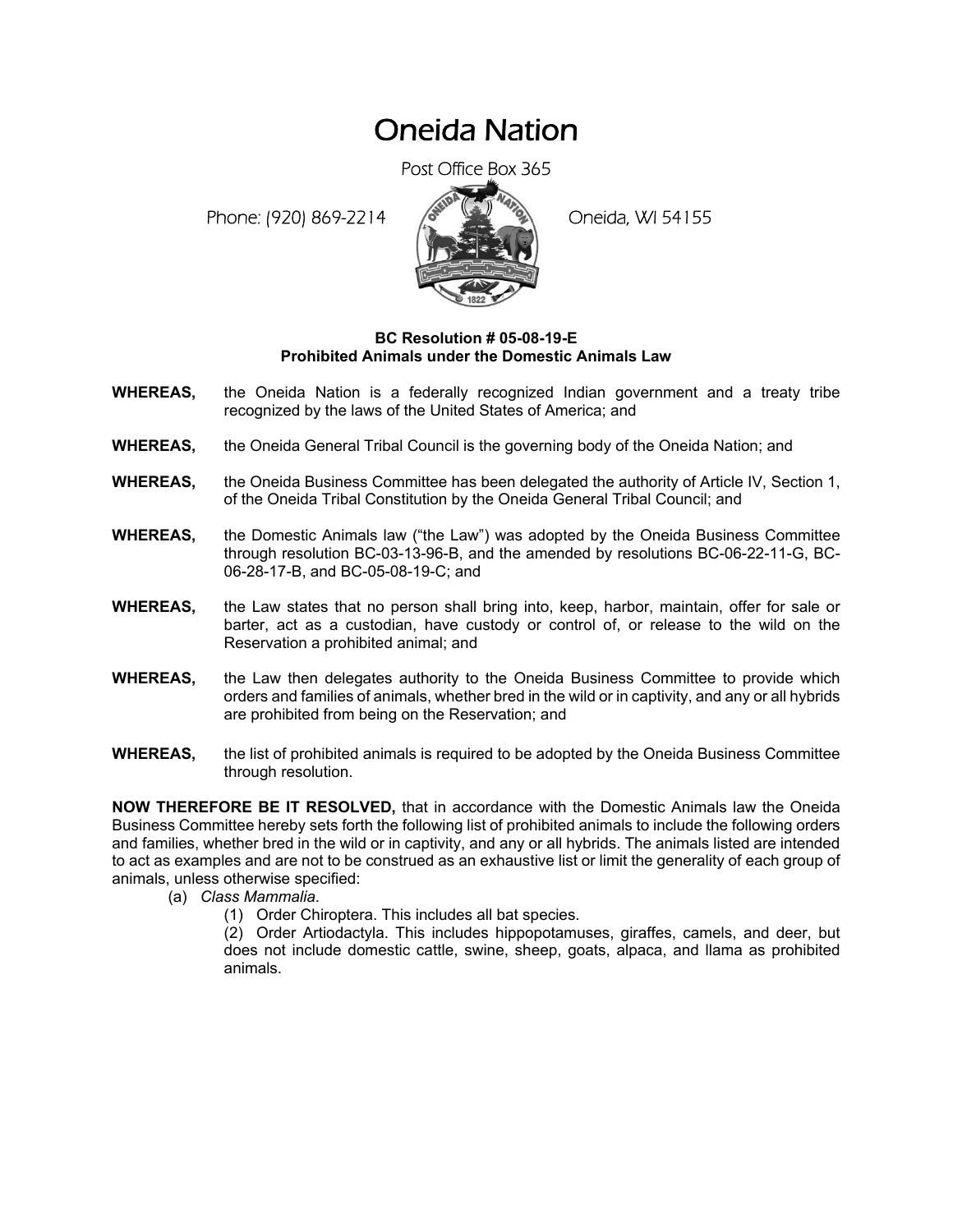(3) Order Carnivora.

(A) Family Felidae. This includes lions, tigers, cougars, leopards, ocelots, and servals, but does not include domestic cats as prohibited animals.

(B) Family Canidae. This includes wolves, wolf hybrids, coyotes, coyote hybrids, foxes, and jackals, but does not include domestic dogs as prohibited animals.

(C) Family Ursidae. This includes all bears.

(D) Family Mustelidae. This includes weasels, skunks, martins, and minks, but does not include ferrets as prohibited animals.

(E) Family Procyonidae. This includes raccoons, and coatis.

(F) Family Hyaenidae. This includes hyenas.

(G) Family Viverridae. This includes civets, genets, and mongooses.

(4) Order Edentatia. This includes anteaters, armadillos, and sloths.

(5) Order Marsupialia. This includes opossums, kangaroos, wallabies, and sugar gliders.

(6) Order Perissodactyla. This includes rhinoceroses, and tapirs, but does not include horses, goats, and mules as prohibited animals.

(7) Order Primates. This includes lemurs, monkeys, chimpanzees, and gorillas.

(8) Order Proboscidae. This includes elephants.

(9) Order Rodentia. This includes squirrels, beavers, porcupines, and prairie dogs, but does not include guinea pigs, rats, mice, gerbils, and hamsters as prohibited animals.

(b) *Class Reptilia*.

(1) Order Squamata.

(A) Family Helodermatidae. This includes Gila monsters and Mexican beaded lizards.

(B) Family Varaidae. This includes any monitor lizard which will normally grow over two feet in length.

(C) Family Iguanaidae. This includes green iguanas and rock iguanas, but does not include all other types of iguanas which are not green or rock iguanas.

(D) Family Boidae. This includes all species whose adult length may exceed eight (8) feet.

(E) Family Colubridae. This includes boomslangs and African twig snakes.

(F) Family Elapidae. This includes coral snakes, cobras, and mambas.

(G) Family Nactricidae. This includes keelback snakes, but does not include all other snakes not keelback.

(H) Family Viperidae. This includes copperheads, cottonmouths, and rattlesnakes.

(2) Order Crocodilia. This includes crocodiles, alligators, caimans, and gavials.

(c) *Class Aves*.

(1) Order Falconiformes. This includes eagles, hawks, and vultures.

(2) Order Rheiformes. This includes rheas.

(3) Order Struthioniformes. This includes ostriches.

- (4) Order Casuariiformes. This includes cassowaries and emus.
- (5) Order Strigiformes. This includes owls.